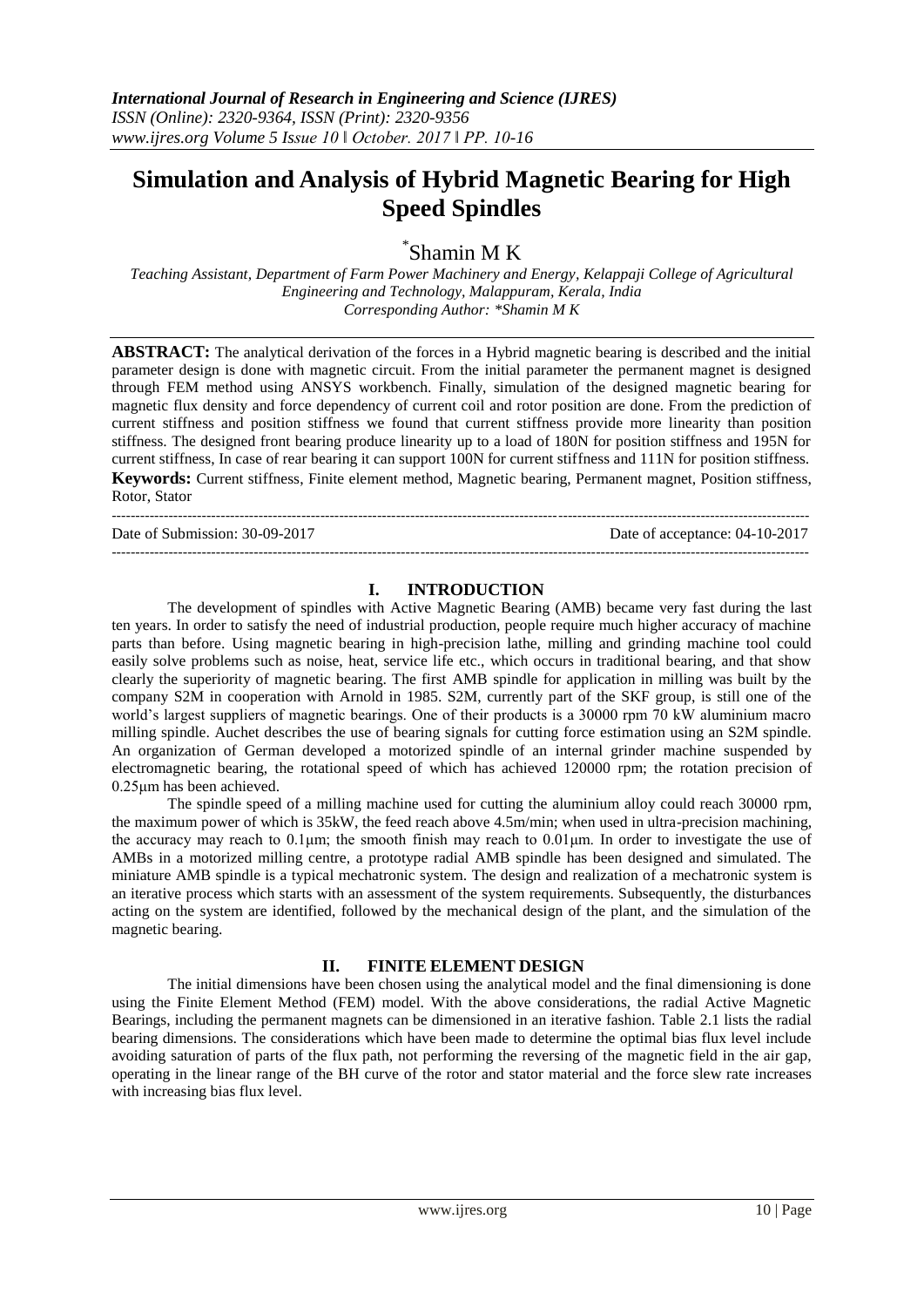| <b>Parameters</b>                | <b>Front Bearing</b> | <b>Rear Bearing</b> | Unit            |
|----------------------------------|----------------------|---------------------|-----------------|
| Stator Pole Surface area         | 218                  | 125                 | mm <sup>2</sup> |
| Air gap length                   | 0.5                  | 0.5                 | mm              |
| Magnet area                      | 195                  | 110                 | mm <sup>2</sup> |
| Magnet thickness                 |                      |                     | mm              |
| Statorring thickness             | 12                   |                     | mm              |
| Statorning Outer Diameter        | 80                   | 60                  | mm              |
| <b>Statorning inner Diameter</b> | 70                   | 50                  | mm              |
| Number of coil Winding           |                      |                     | tums            |

**Table-2.1:** Dimension of Hybrid Magnetic Bearing

# **III. MATERIALS AND PROPERTIES**

The rotor used here is sandvik1018 or ASTM S18235. Sandvik 1018 is ferritic stainless free-cutting steel, alloyed with titanium and sulphur. It is characterized by very good machinability, superior corrosion resistance and good magnetic properties. Sandvik 1802 is superior in all applications involving a sufficiently high cutting speed, preferably 200 - 300 m/min.

| $\frac{1}{2}$ and $\frac{1}{2}$ of $\frac{1}{2}$ and $\frac{1}{2}$ and $\frac{1}{2}$ of $\frac{1}{2}$ and $\frac{1}{2}$ |                  |  |  |  |
|-------------------------------------------------------------------------------------------------------------------------|------------------|--|--|--|
| Density                                                                                                                 | 7700 $Kg/m3$     |  |  |  |
| <b>Modulus of Elasticity</b>                                                                                            | $220x10^3$ MPa   |  |  |  |
| Resistivity                                                                                                             | $750$ $\Omega$ m |  |  |  |
| Permeability                                                                                                            | 800              |  |  |  |
| Saturation magnetization                                                                                                | 1.4T             |  |  |  |

Table-3.1: Sandvik 1802 properties

Selection of proper material for bearing stator has a great influence on magnetic bearing load capacity and power requirement. Because of their magnetic properties soft magnetic materials (mainly iron-silicon alloys) are considered as the best for magnetic bearing design. Iron and low carbon iron have high magnetic saturation density and it is also cheaper. Silicon-Iron crystalline alloy has better electric resistivity and mechanical strength. The properties like saturation flux density, magnetic permeability, electrical resistivity, mechanical strength, machinability and cost of the soft magnetic alloys play important role in the selection process.

# **IV. RESULTS AND SIMULATIONS**

The multi physics finite element analysis of a radial hybrid magnetic bearing has been done with the ANSYS Workbench software which have computational environment of linear and nonlinear magneto static modeling of all parts including permanent magnet. The presented numerical simulation was obtained using the application of nonlinear magneto static mode of the software ANSYS Magneto static. The magneto static module enables to solve Maxwell's equations with certain boundary conditions describing the electromagnetic problem on a macroscopic level.

# **4.1 Permanent Magnet Design**

The Permanent magnet is designed by FEM magnetic field analysis. Figure 4.1 is the simulation result of the initial simulation Hybrid magnetic bearing model is with zero control current. The flux path shows that permanent magnet bias flux flows into the near side stator pole. Then, the flux flows into the rotor via air gap. Afterwards, the flux returns from rotor to the permanent magnet via the far side stator. Our aim is to provide bias magnetic flux in air gap to 0.5T, different simulations takes place by changing the area of the permanent magnet.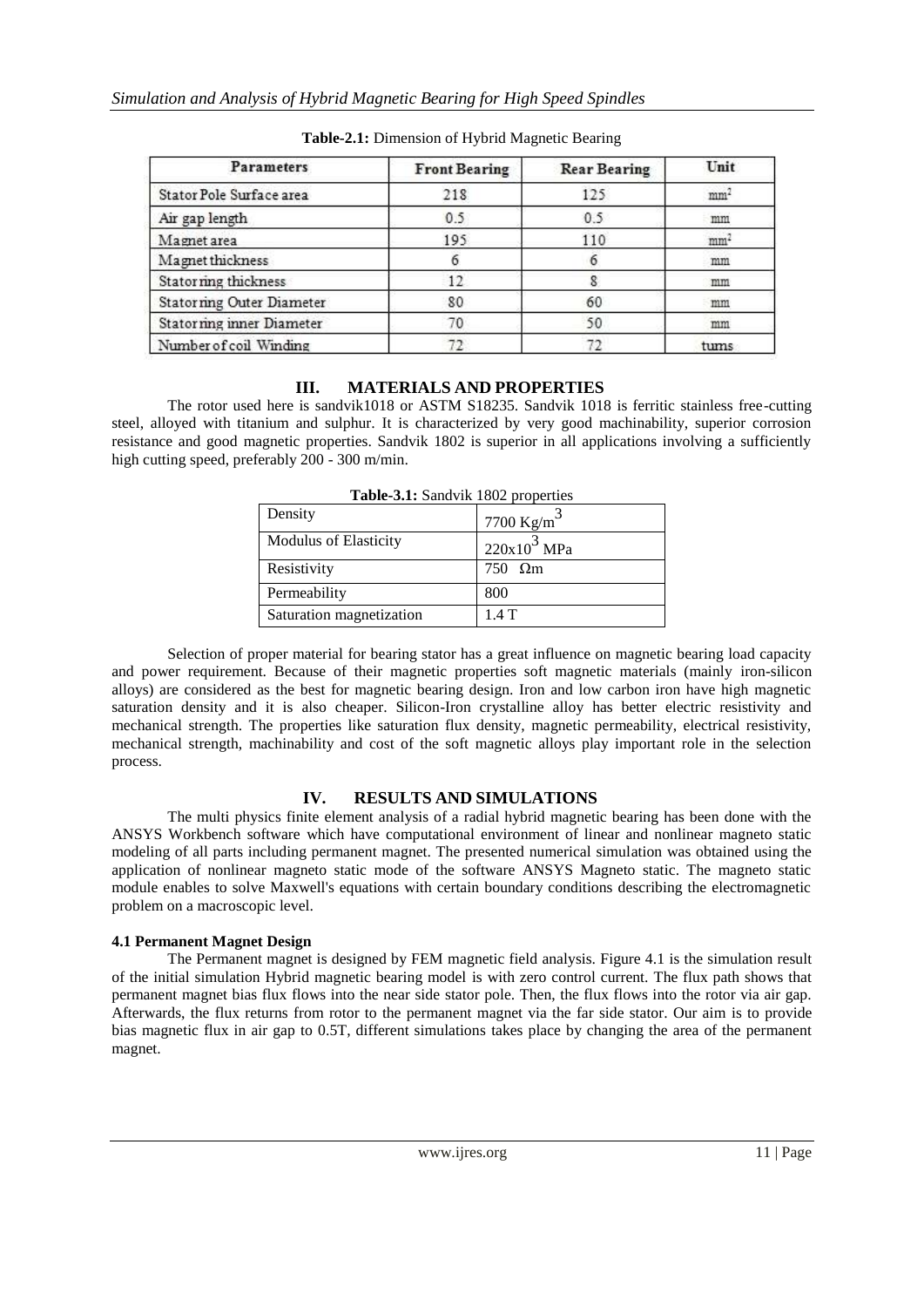*Simulation and Analysis of Hybrid Magnetic Bearing for High Speed Spindles*



**Fig-4.1:** Vector Plot of Magnetic flux density without current

The maximum magnetic flux density distribution of the air gap for front magnetic bearing is 0.516T, shown in figure 4.2, and in case of rear magnetic bearing is 0.499 T, shown in figure 4.3.



**Fig-4.2:** Magnetic flux density in air gap for front magnetic bearing

The magnetic flux density difference will generate force on the rotor. When the rotor is at center position, the sum of forces must be zero. The figure 4.2, 4.3 shows without control current, radial magnetic flux in the air gap has equal distribution in all direction, so that the total summation of magnetic force on the rotor is zero and it is levitated on the center position.



**Fig-4.3:** Vector plot of Magnetic flux density in air gap for rear magnetic bearing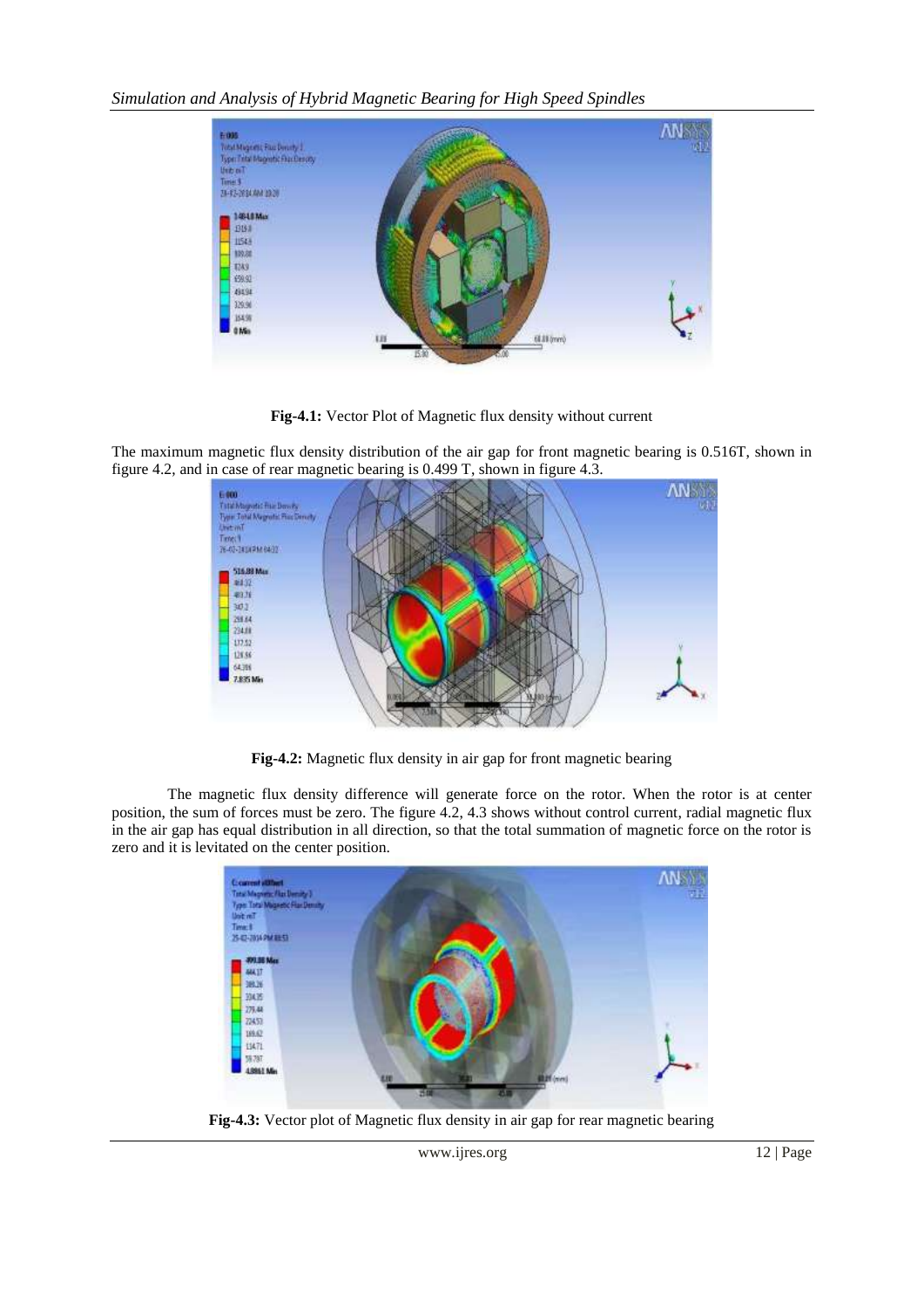#### **4.2 Static Characteristics**

Magnetic fields caused by rotor position and electric current can be analysed using 3D static magnetic analysis. **4.2.1 Rotor Displacement.**

Magnetic flux density and rotor force are analysed by displacing from - 0.4 mm to 4 mm. Figure 4.4 shows flux density of air when the rotor move 0.4 mm in y direction. Magnetic flux density is higher in upper air and lesser in lower air gap. The difference in the magnetic flux density provides force in the rotor. The table 4.1 shows the different forces for displacement of rotor.



**Fig-4.4:** Flux density of air gap at 0.4 mm

| Rotor Position at Y axis | Force in Front Bearing N | Force in Rear Bearing N |
|--------------------------|--------------------------|-------------------------|
|                          | 0.255                    | 0.342                   |
|                          | 29.93                    | 20.27                   |
|                          | 65.58                    | 48.152                  |
|                          | 118.09                   | 80.989                  |
| 4.                       | 195.07                   | 11.88                   |

**Table-4.1:** Forces for displacement of rotor

#### **4.2.2 Current on Coil**

The analysis continue with rotor at center position and current in coil will vary from +5A to -5A. The figure 4.5 shows that the flux density in the magnetic bearing when -4A current passing to coil and the flux density is higher in the upper pole and lower in the lower poles by cancelling control flux and permanent magnet flux.



**Fig-4.5:** Vector plot of flux density when -4A current all coil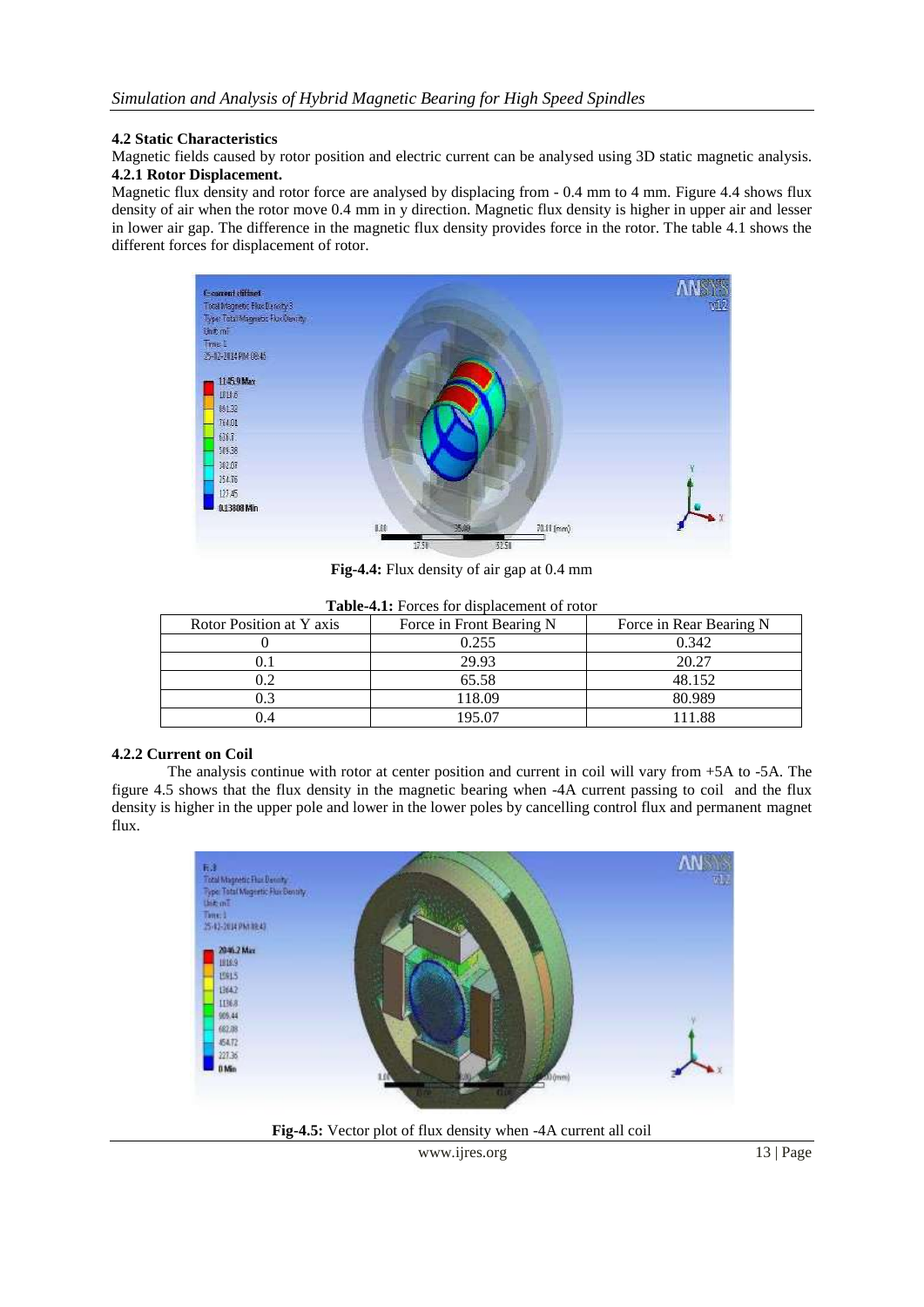The figure 4.6 show that the flux density in the magnetic bearing when 4A current passing to coil and the flux density is high in the low pole and low in the upper poles by cancelling control flux and permanent magnet flux.



**Fig-4.6:** Vector plot of flux density when 4A current all coil

# **4.2.3 Current Stiffness and Position Stiffness.**

The current stiffness is calculated by changing the coil current from 5A to -5A were rotor at center position. Current v/s force relations of the front magnetic bearing are shown in figure 4.7, the force is linear up to 4A and it becomes constant .The stiffness is calculated as 47.26 N/A. For linear relation of current stiffness the maximum current that design takes as 4A is at center position and the maximum force is 180N. After the maximum force, the force relation will act nonlinear.



**Fig-4.7:** Current v/s force relations of the front magnetic bearing

Current v/s force relations of the rear magnetic bearing are shown in figure 4.8, the force variation is linear around up to 3.5A and it becomes constant. The stiffness is calculated as 29.646 N/A. For linear relation of current stiffness the maximum current that design takes as 3.5A is at center position and the maximum force is 100N. After the maximum force, the force relation will act nonlinear.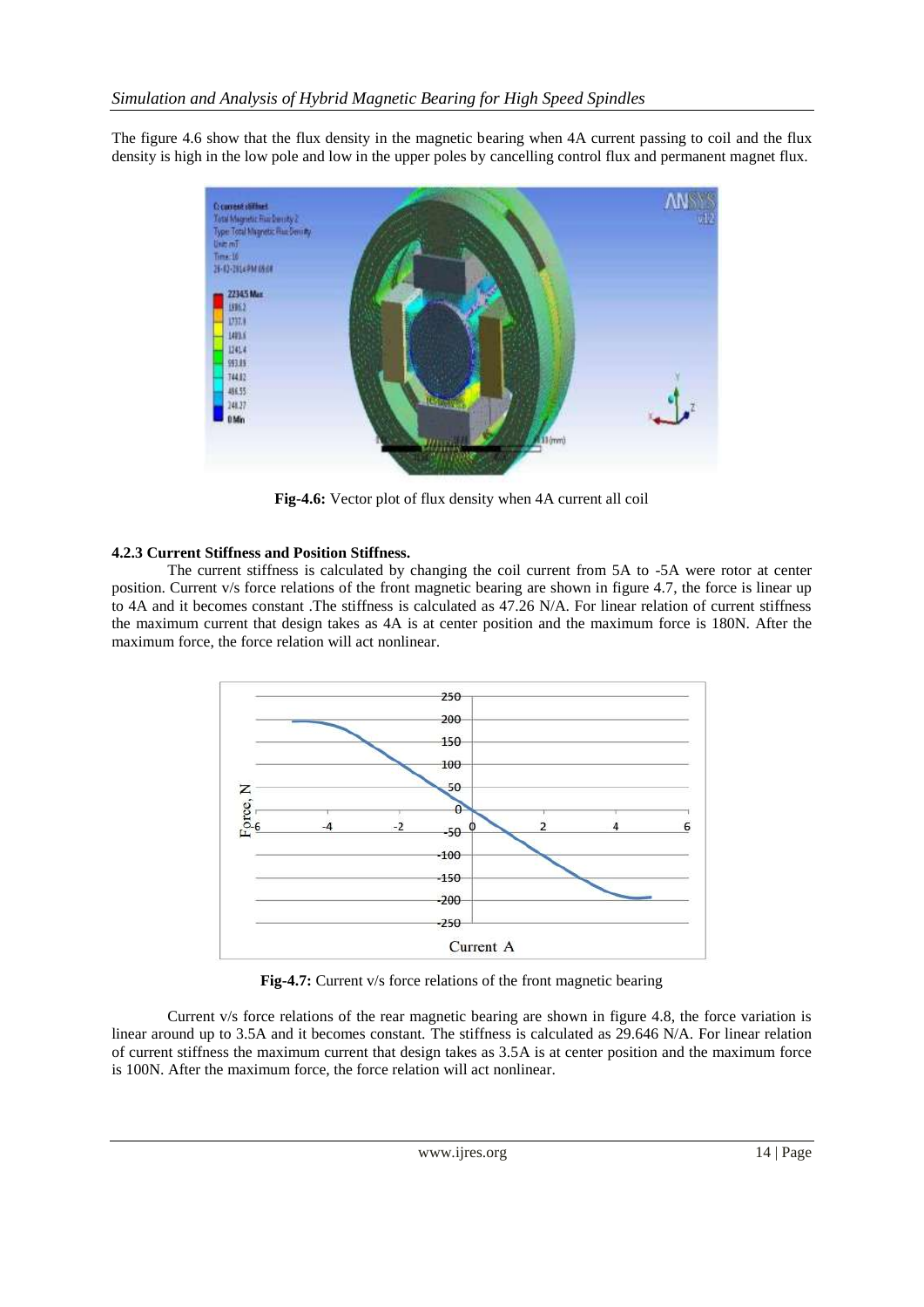

**Fig- 4.8:** Current v/s force relations of the rear magnetic bearing

The position stiffness is calculated by displacing rotor from -0.4mm to 0.4mm from its center position. Position v/s force relations of the front magnetic bearing are show in figure 4.9, the stiffness is calculated as 435520 N/m. The force is not linear to the position. The maximum force at 0.4 mm is 195 N.



**Fig- 4.9:** Position v/s force relations of the front magnetic bearing

Position v/s force relations of the rear bearing are shown in figure 4.10.The stiffness is calculated as 266180 N/m. The force is not linear to the position. The maximum force at 0.4 mm is 110N.



**Fig- 4.10:** Position v/s force relations of the front magnetic bearing